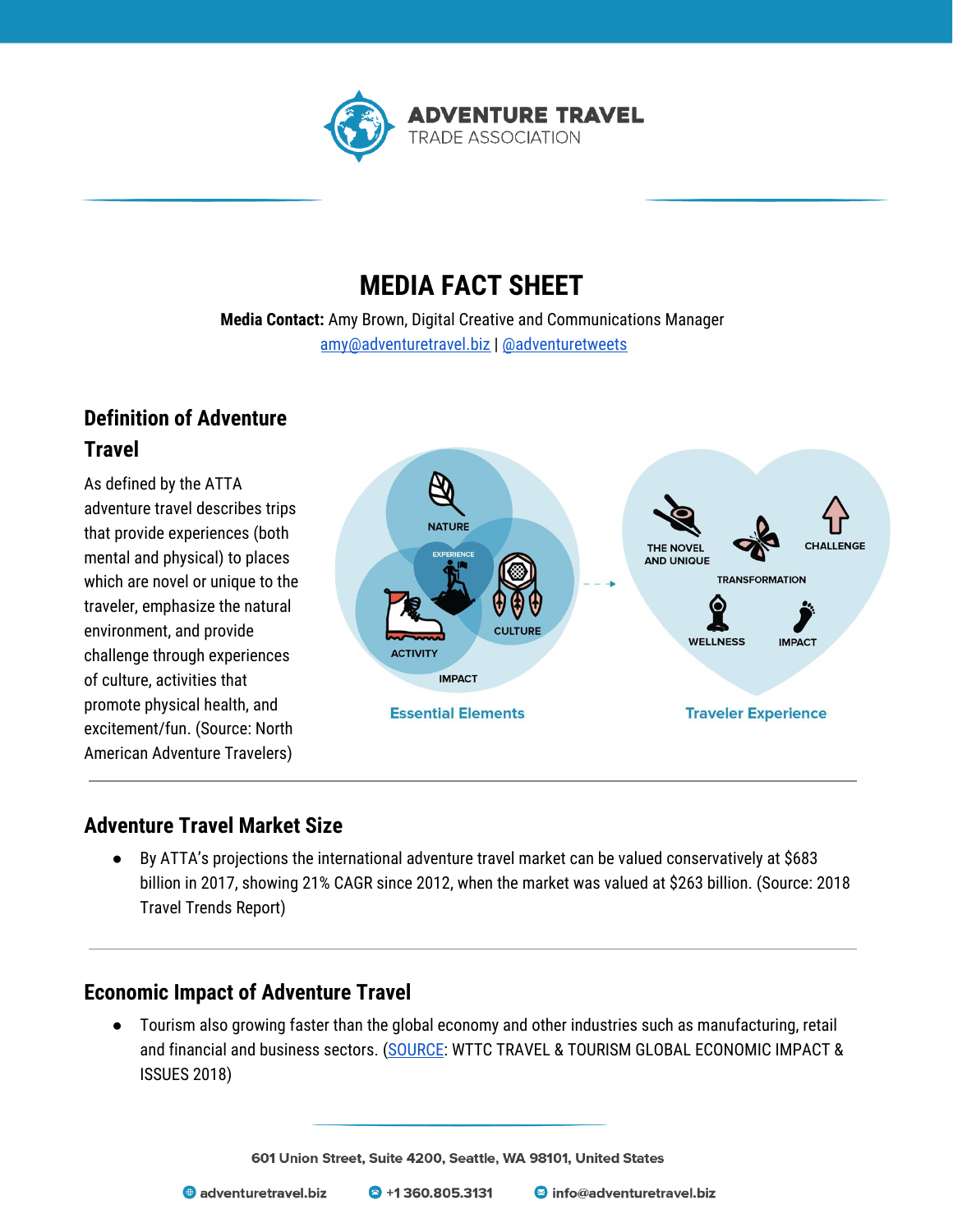

- Adventure tourism, dominated by small businesses in rural areas and wilderness environments, has a deeper impact on human and nature capital producing 2.6 local jobs per \$100,000 USD tourism receipts, compared to mass tourism, which produces 1.5 local jobs, and views the protection and promotion of these resources as central to its continued success. (SOURCE: ATWS Conference Report, "Measuring the Impact of Adventure Travel. Presented by Edmund Morris, FHI 360 and [USAID](https://jordanlens.org/) - LENS. Salt, Argentina October 16 - 19, 2017.)
- For every guest, 66% of the total trip cost remains in the destination. (Source: 2018 Industry [Snapshot\)](https://www.adventuretravel.biz/research/2018-adventure-travel-trends-snapshot/)



### **Who is the Adventure Traveler?**

Majority of adventure travelers in a recent survey describe themselves as being kind, efficient, organized, imaginative, finding novel solutions, agreeable, creative, and original. (Source: North American Adventure Travelers)

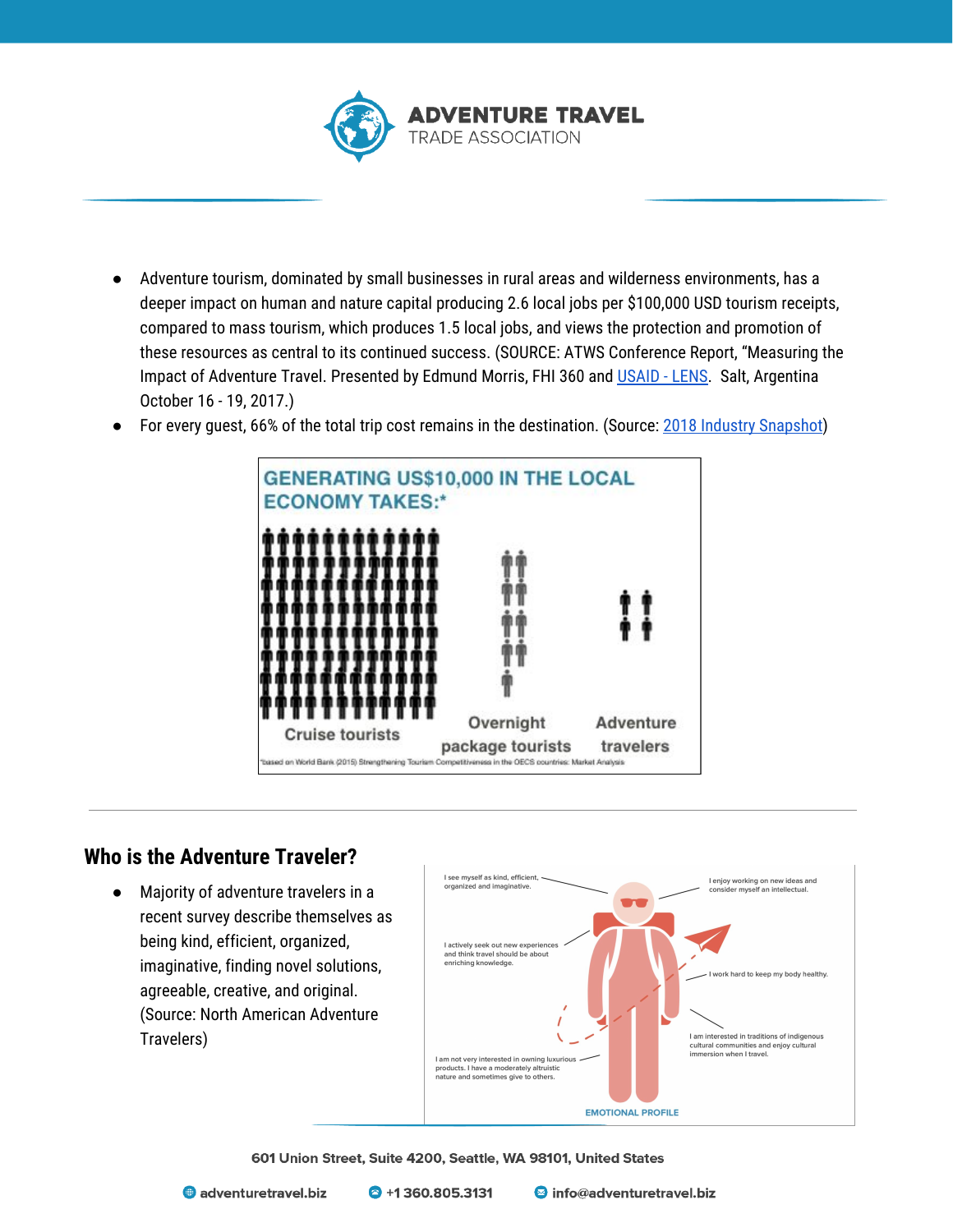

- Increasingly more important to adventure travelers in their travels is Transformation, Expanded Worldview, and Learning. (Source: North American Adventure Travelers)
- Travelers are seeking wellness/betterment, digital detox, pampering/luxury and using adventure travel as a status symbol report in satisfying motivations for travel. (Source: 2018 Industry Snapshot)
- Tour operators report 53% of clients are women; couples are the most prevalent group type followed by groups, solo travelers, and families, in that order. (Source: 2018 Industry Snapshot)

## **2018 Top Trends**

**Destinations** -Eastern Europe, Scandinavia, Southern Africa, and Southeast Asia are reported as the hottest destinations for 2018 (Source: 2018 Industry Snapshot).

**Top Activities & Trip Type** - Adventure travelers are most interested in hiking as an activity, with custom itineraries reported the hottest trip type. There is also a notable increase in travelers seeking experiences that allow them to unplug, however only 7% of all leisure travel consisted of primarily wellness trips. (2018 Travel Trends Report; 2018 Industry Snapshot)

**Trip Duration** - The average adventure travel trip duration is 8 days; companies are also responding to a "slow travel" trend where visitors are staying in areas for extended periods of time due to their lifestyle provided by either working remotely, taking a year off between jobs, or retiring earlier. (Source: 2018 Industry Snapshot; 2018 Travel Trends)

## **2018 Strategic Initiatives**

In 2018, the ATTA has committed to addressing issues, creating awareness and providing education for the adventure travel audience on the following four [initiatives](https://www.adventuretravel.biz/our-initiatives/):

#### **Women in Leadership**

In recent years the ATTA has seen an increase in the interest of Women's Leadership within the travel industry. While we have discovered through research that the adventure travel industry is above average in most cases in regards to the perceptions and roles of women in the workplace, we feel that it is important to continue to shine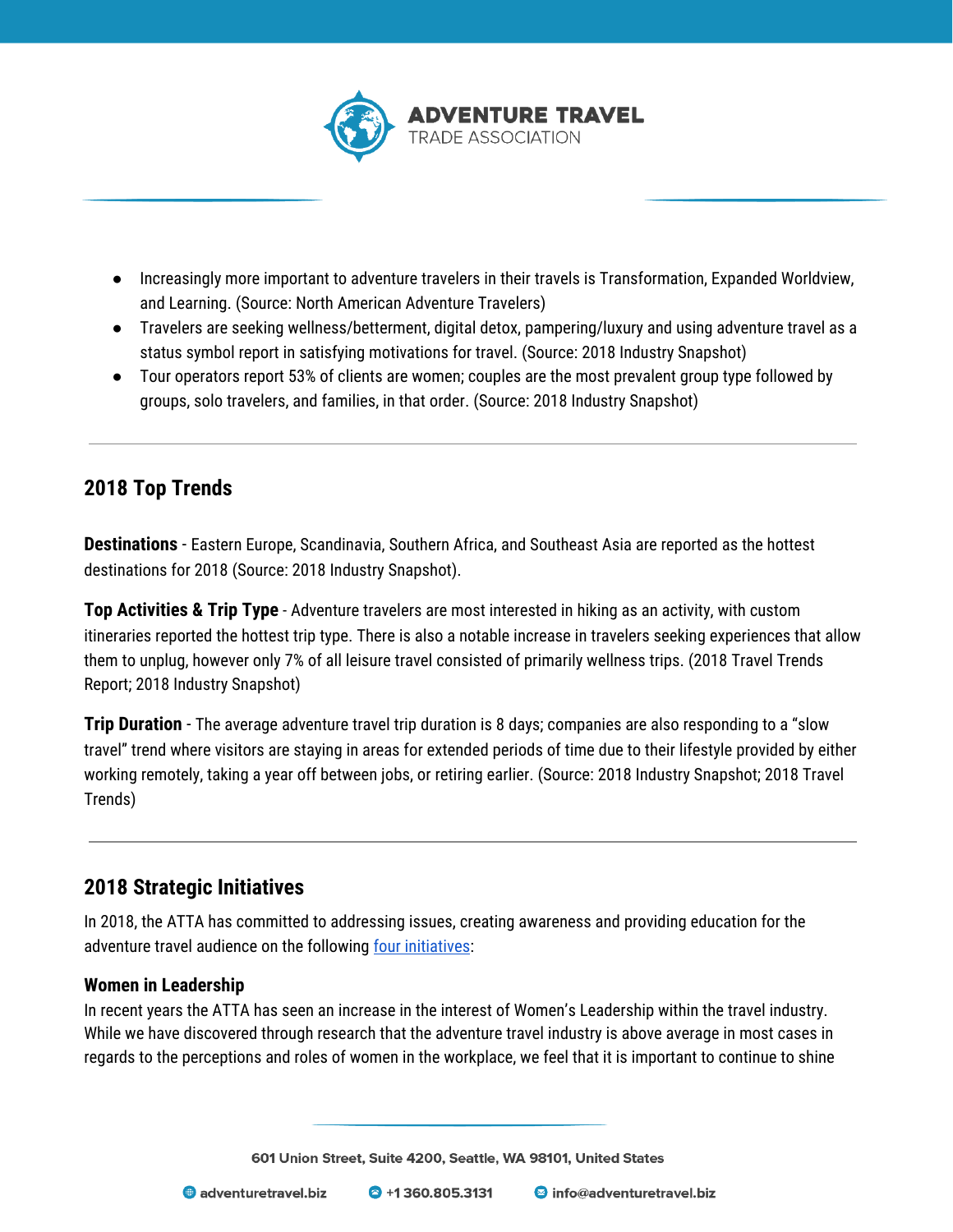

light on the subject and reach equality.

The ATTA will continue its dedication to educating women and men around the complex issues facing people in the workplace; offering women opportunities as leaders and speakers; spotlighting businesses' energy around diverse leadership; and crafting internal structure and educating our team on diversity. Already the ATTA has conducted research on women in the industry, hosted a leadership seminar at the annual Adventure Travel World Summit, increased the amount of female speakers, and published more news with a focus on women.

#### **Eliminating Plastics**

As plastic waste continues to become a problem for the global environment, the ATTA recognizes its opportunity to effect change and become a community leader in eliminating single-use plastic water bottles within the adventure travel industry. As part of the initiative the ATTA will focus on travel trade and consumer audiences to collect data, create education, generate awareness, and collaborate with industry partners to develop programs offering a variety of solutions for businesses who are interested in eliminating plastics. The ATTA has conducted an industry survey and invites business already active in eliminating single-use plastics to share more or learn how they can be involved by sending an email to: eliminatingplastics@adventuretravel.biz.

#### **Climate Action**

The ATTA values include a responsibility to minimize negative impacts and maximize the positive benefits to the environment in its business operations. As an organization that manages global events; education and training; and destination promotion – all of which require significant worldwide travel by staff and industry members - the ATTA recognizes both the need to offset the impact on the environment, and the opportunity to lead through example of possible ways to do so. The ATTA is executing a strict, Measure, Mitigate, Educate, and Reduce strategy and will partner with industry leaders to understand its total impact and the possibilities to effectively reduce that impact. The ATTA will use its experience to educate the industry and act as a facilitator for adventure travel industry members and destinations who are interested in participating.

#### **Youth Leadership**

The ATTA believes it is important to engage the youth as a way to nurture and grow its next generation of industry leaders and business owners. Youth are a resource for fresh talent that is attuned to recent technologies and social dynamics which would enhance the adventure travel industry's preparedness to work with the next generation of travelers. The ATTA is planning on a number of programs aimed at introducing the adventure travel industry to youth including but not limited to:

- Recognition of up-and-coming individuals as entrepreneurs, innovators, researchers
- Public speaking engagements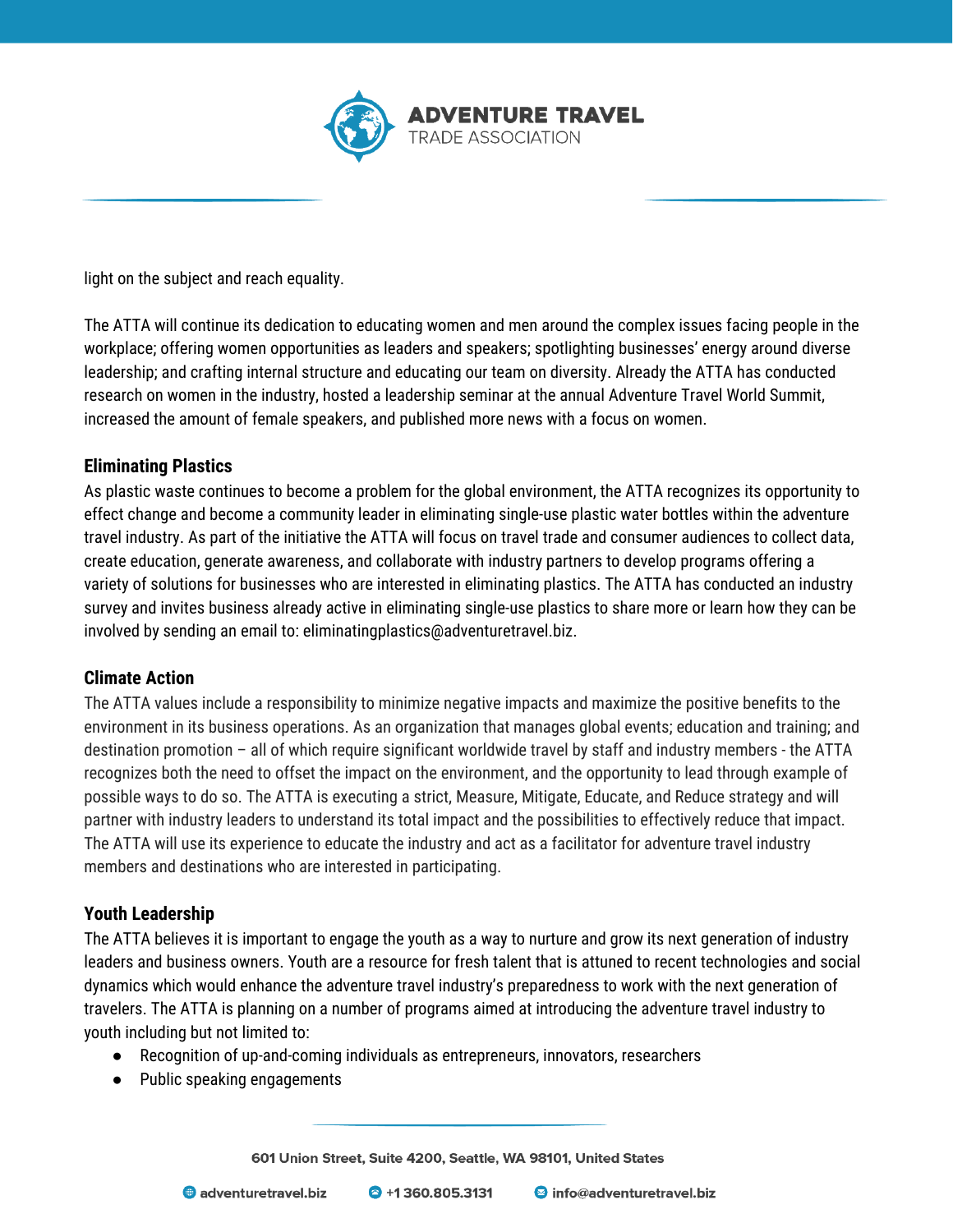

- Event breakout sessions
- Increase in media attention through our own communication channels
- Engaging universities and outdoor programs to introduce career options within the adventure travel industry

Partners interested in collaborating or learning more about the initiative can reach out to info@adventuretravel.biz for more information.

###

#### **About Adventure Travel Trade Association**

Established in 1990, the Adventure Travel Trade Association (ATTA) today is widely recognized as a vital leadership voice and partner for the adventure travel industry around the world.

#### **Membership + Trade**

The membership and trade organization is designed to be a force for the industry and exists to drive thought leadership, industry promotion, and opportunities to network and convene globally to create trade and business health. It currently serves more than 1,000 members in 100 countries worldwide. The constituency is made up of tour operators, tourism boards, specialty agents, and accommodations all sharing a vested interest in the sustainable development of adventure tourism.

#### **Adventure 360 - Business Services + Events**

Through its growing business services division, the ATTA delivers a portfolio of strategic solutions and a robust ecosystem of events around the globe. Those events include AdventureNEXT which focuses on regional promotion and partnerships; AdventureELEVATE a North American-based educational conference; and the premiere adventure travel global conference, the Adventure Travel World Summit. With specialized expertise in research, events, education, media, and promotion, the ATTA business service division is able to provide valuable solutions to a broad set of partners across many verticals of business.

#### **Adventure Travel Conservation Fund**

In 2016 the ATTA partnered with other leaders from the adventure travel industry to start the Adventure Travel Conservation Fund (ATCF), a nonprofit that provides funding, connections and an international spotlight on projects that protect the cultural and natural resources which underpin the adventure tourism industry. 100% of membership dues go towards funding these international projects. Each year members nominate projects, which are then vetted and finally voted upon by the ATCF membership.